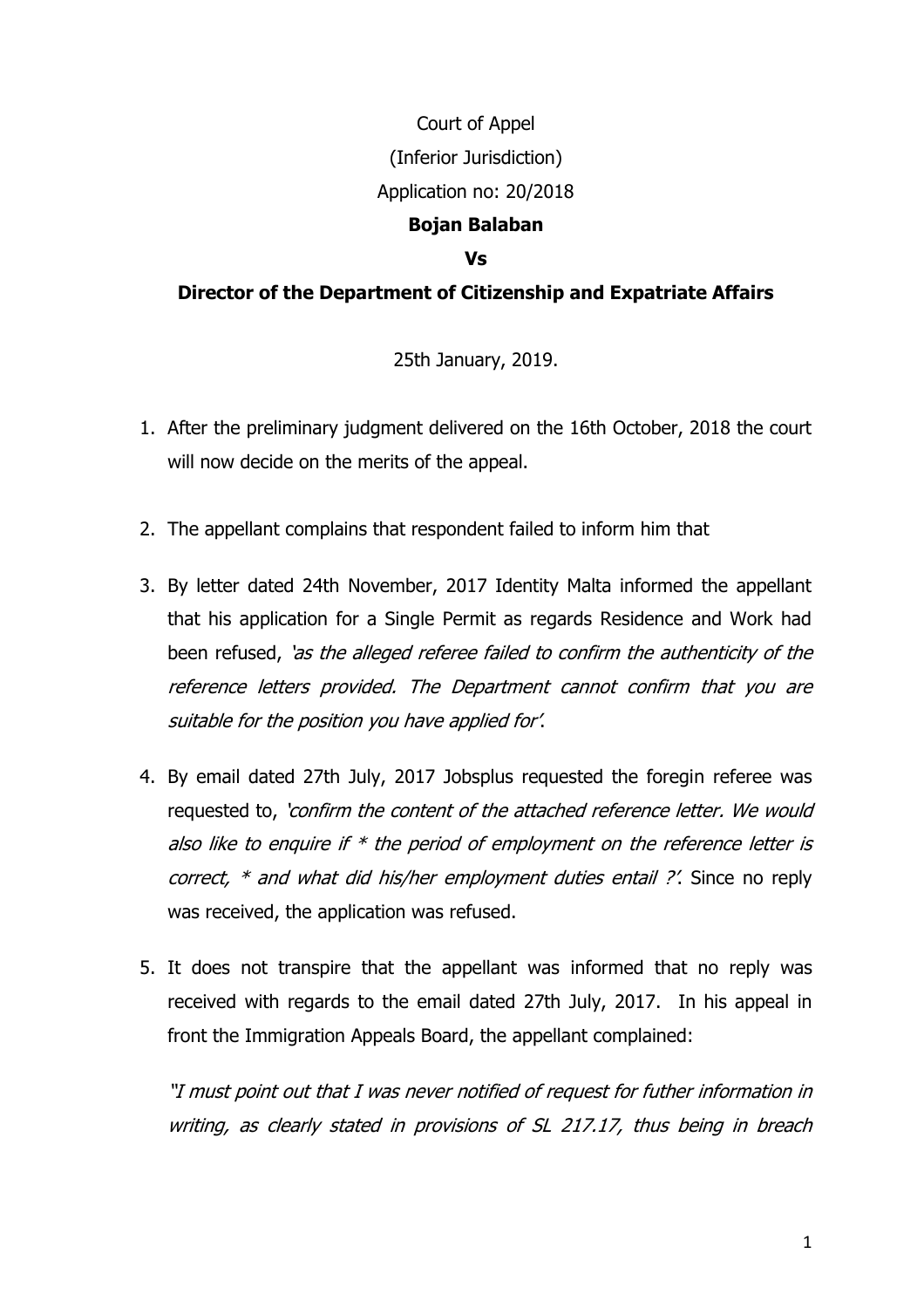thereof. Identity Malta were obliged to contact me and seek clarification of the above".

- 6. Unfortunately, the decision of the Immigration Appeals Board does not address appellant's complaint explained in his letter to the Board dated 23rd November, 2017. Furthermore, the Board strangely declared that it, '... also noted that evidence that **such communication had in fact been sent to the pertinent Maltese authorities was submitted**' and then refused appellant's appeal.
- 7. It is evident that at no point in time was the appellant informed that no reply was received from the person who issued the reference letter. Furthermore, it seems that the local authorities did not send a reminder to the author of the reference letter. Neither is there any evidence that they tried to contact by telephone the signatory of that letter, notwithstanding the contact details printed on the same. Common sense should have dictated that respondent send a reminder or seek another means of contact, this if the respondent truly wanted to determine that the document was genuine. In these circumstances, the Court has no doubt that the respondent failed to act reasonably. This also based on the fact that according to regulation 16 of the Subsidiary Legislation 217.17:

"(1) If the information or documents in support of the application are incomplete, the Director shall notify the applicant in writing of the additional information or documents required, setting a reasonable deadline for the applicant to provide them and, in such case, the time limit referred to in regulation 12 shall be suspended until the Director has received the additional information".

The Court finds no justification why the respondent did not contact the appellant and inform him that his previous employer did not reply to the email sent on the 27th July, 2017 by Jobsplus. After all, there is no proof that appellant was at fault. A relevant consideration which the respondent should have taken prior to his refusal of the application.